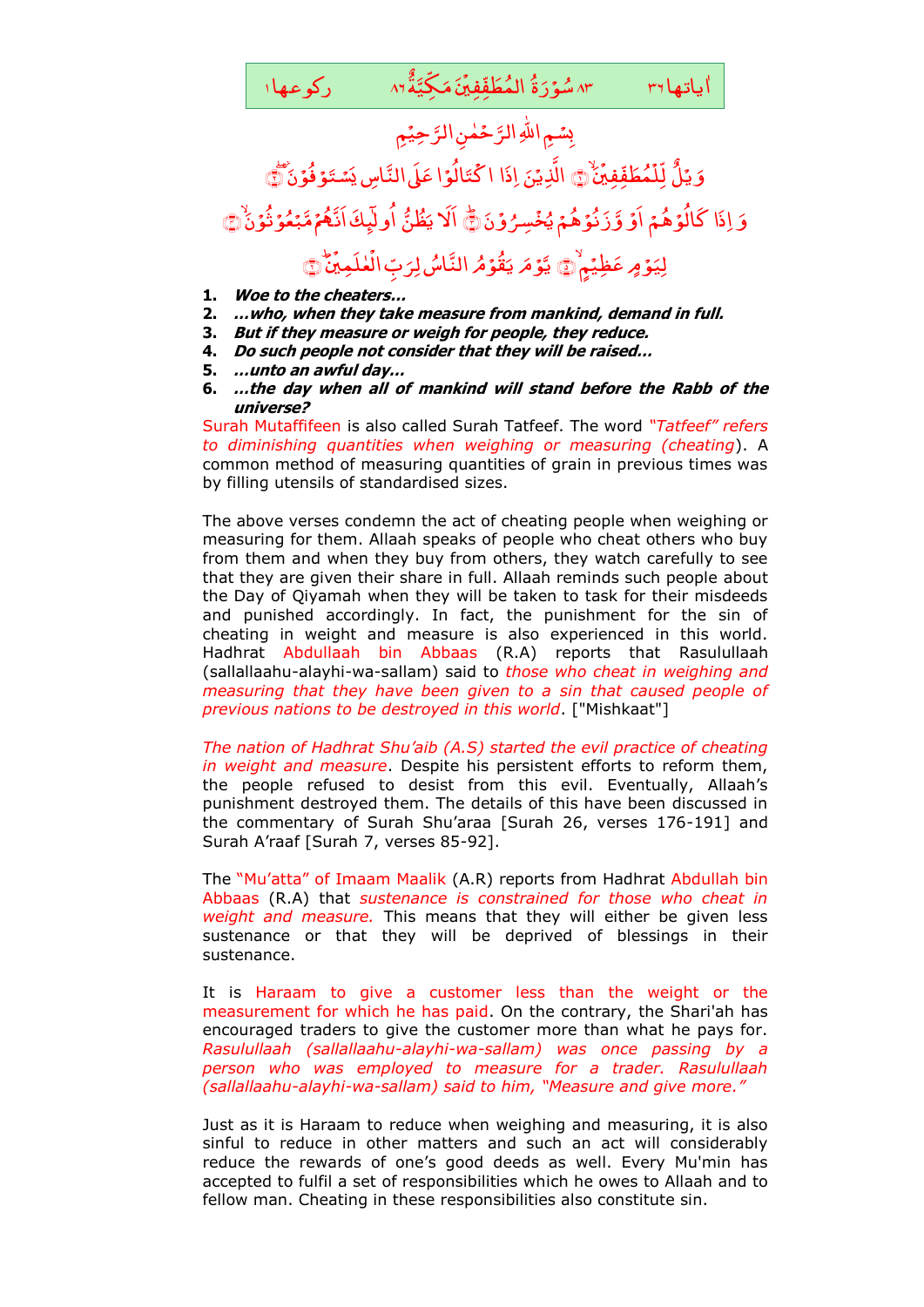The "Mu'atta" of Imaam Maalik (A.R) reports a Hadith in which Hadhrat Umar (R.A), after performing salaah, met a person who was not present for the Asr salaah. Hadhrat Umar (R.A) asked him *what had prevented him from performing Asr salaah*, to which he presented some excuse. To this Hadhrat Umar (A.S) replied, *"You have cheated!"* (i.e. cheated yourself by depriving yourself of the rewards for performing salaah in congregation). After reporting this narration, Imaam Maalik (A.R) writes that everything can either be completed properly or one may cheat in completing it.

Cheating can take place in several other manners as well such as:

- *Omitting the Sunnah acts of salaah.*
- *Omitting the Sunnah acts of Hajj and Umrah.*
- *Fasting without abstaining from sins like backbiting.*
- *Reciting the Qur'aan incorrectly.*
- *Not paying zakaah in full.*

While one will be depriving oneself of the complete rewards for these deeds, certain acts may completely nullify one's good deed e.g. reciting the Qur'aan incorrectly in salaah may nullify one's salaah.

Another form of "Tatfeef" (cheating) *is when an employee is employed to work for an agreed number of hours but accepts his full salary for working less hours*. An employee is obliged to do the work he is being paid for. It is Haraam for one to accept one's full salary when the desired work is incomplete or incorrect. An employee will be guilty of "Tatfeef" if he uses his working hours to engage in activities that are not related to his work such as smoking or idle chatter. It is unfortunately the practice of many employees to work diligently while the employer is watching but to engage in something else when his back is turned. The person doing this is guilty of "Tatfeef".

*Also guilty of "Tatfeef" is the employee who does something contrary to what he is paid for or who accepts a bribe to do something because of his position of employment*. While the bribe is in itself Haraam, part of his salary will also become Haraam for him because he is not doing what he is being paid for.

Reminding man about the consequences of the Aakhirah, Allaah Ta'ala says*,*

# اَلَا يَظُنُّ اُوليِّكَ اَنَّهُمَ مَّبْعُوَ ثُوَنَۙ۞

### لِیَوۡ مِ عَظِیۡمٖؕ ﴾ یَٓوۡ مَ یَقُوۡمُ النَّاسُ لِرَبِّ الۡعٰلَمِیۡنَٰۡ ؚ<br>، ڶڂڶڝؚؿ<sup>۬</sup> رَبِّ ال يَّوۡ*مَ* يَقُوۡمُ النَّاسُ لِرَبِّ الۡعٰلَمِيۡنَؕ۞

## *"Do such people not consider that they will be raised unto an awful day; the day when all of mankind will stand before the Rabb of the universe?"*

Concerning this day, Hadhrat Abdullaah bin Umar (R.A) reports from Rasulullaah (sallallaahu-alayhi-wa-sallam) that it will be a day when people will be immersed in their perspiration up to their ears.

Every Mu'min should be concerned about this day when he will have to account for all his deeds before Allaah and will have to suffer the punishment for his sins. By constantly keeping this in mind, Insha Allaah one will neither violate the rights one owes to Allaah nor those that he owes to fellow man. The factor that contributes most towards sin is man's indifference towards the Day of Qiyamah.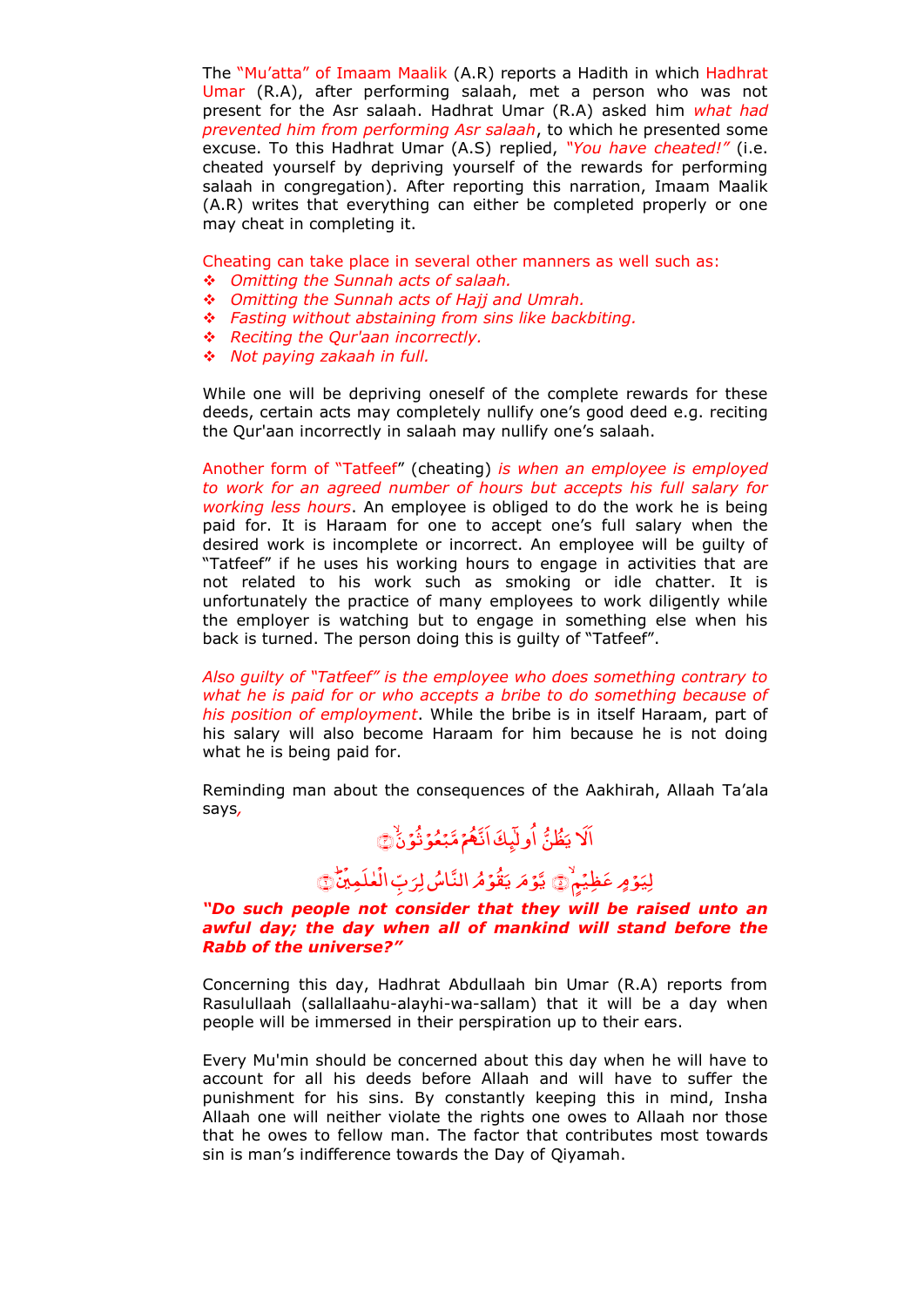ِ<br>س كَلاً إِنَّ كِتْبَ الفُجَّارِ لَفِيٍّ سِجِّيْنٍ , الفُجَّارِ لَفِيٍّ سِجِّيَنٍ اِنَّ كِتٰبَ الفُجَّارِ لَفِيٍّ سِجِّيَّ ر<br>ب وَمَآ اَدۡرٰعِكَ مَا سِجِّيۡنَّ ِّۡی ا ِس َ م َ ﴾۸﴿﴿ؕ كِتٰبُ مَّرۡ قُوۡهُمْ ۖ وَ يُلُّ يَّوۡمَبِذٍ لِّلۡمُكَٰذِّبِينَ , مُکَذِّبِیۡنَ ْ یَّ<mark>وۡ</mark>مَیٖذٍ لِّلۡ ٌ وَ یُلُّ یَوۡمَیۡذِ لِّلۡمُکَذِّبِیۡنَۖ یَّ الَّذِیۡنَ یُکَذِّبُوۡنَ بِیَوۡمِ الدِّیۡنِ یَّ وَ مَا يُكَذِّبُ بِمَ إِلَّا كُلُّ مُعۡتَدٍ اَشِيۡهِ ﴾ إِذَا تُتَلىٰ عَلَيۡهِ النُّنَا قَالَ اَسَاطِيۡنُ الۡاَوَّلِيۡنَ ٰ , لِۡی َّ َو ْ اَل ُ .<br>, قَالَ اُسَاطِيَٰ الْأَوَّلِينَ ﴾ ْ كَلَّا بَلٌّ ران عِلی قلومِبِ مِهِ مِرَا كِان وا يَ كِس شَيْرَن

ِ<br>پ كَلَّآ اِنَّهُمۡ عَنۡ رَّبِّهِمۡ يَوۡمَبِذٍ لَّمَحۡجُوۡ بُوۡنَ ۚ فَقَ

ثُمَّ إِنَّهُمْ لَصَالُوا الْجَحِيْمِ ْ لَعَبالُوا الْجَحِيۡمِ ﴾ ثُمَّ يُقَالُ هٰذَا الَّذِىۡ كُنۡتُمۡ بِهٖ تُكَذِّبُوۡنَ ﴾

- **7. It shall never be! Verily the records of the sinners shall be in "Sijjeen".**
- **8. How will you know what the records placed in "Sijeen" are?**
- **9. A sealed book.**
- **10. May misery be the lot of the deniers on that day…**
- **11. …those who deny the Day of Retribution.**
- **12. It is only every sinful transgressor who denies it.**
- **13. When Our verses are recited to him, he says, "These are fables of the men of old."**
- **14. Never! In fact, the rust of their sins has covered their hearts.**
- **15. Never! They will certainly be veiled from (seeing) their Rabb on that day.**
- **16. They will then definitely enter Jahannam.**
- **17. Thereafter it will be said, "This is what you used to deny."**

Allaah asserts, **"It shall never be!"** i.e. it shall never be as the Kuffaar think that Qiyamah will not take place. Qiyamah will certainly take place. Man should never think that his words and deeds have disappeared into thin air and that he is not required to account for them. Indeed, the records of every person's deeds are preserved. Allaah says, *"Verily the records of the sinners shall be in "Sijjeen"."* These records will be presented on the Day of Qiyamah and will be testimony against a person. None will be able to deny anything that they contain.

Allaah asks, *"How will you know what the records placed in "Sijeen" are?"* Allaah replies by saying that it is *"A sealed book".* There can be no additions or omissions made to these records.

*Allaah continues, "May misery be the lot of the deniers on that day, those who deny the Day of Retribution. It is only every sinful transgressor who denies it. When Our verses are recited to him, he says, "These are fables of the men of old." Never!* (The Qur'aan can never be fables). **In fact, the rust of their sins has covered their hearts."** Their evil deeds, especially their kufr and shirk have covered their hearts with a "rust" that prevents the truth from penetrating. They can therefore not understand the truth and persist in rebellion.

*Rasulullaah (sallallaahu-alayhi-wa-sallam) said, "Indeed, a form of contamination settles in my heart and I repent to Allaah a hundred times daily." [Muslim]*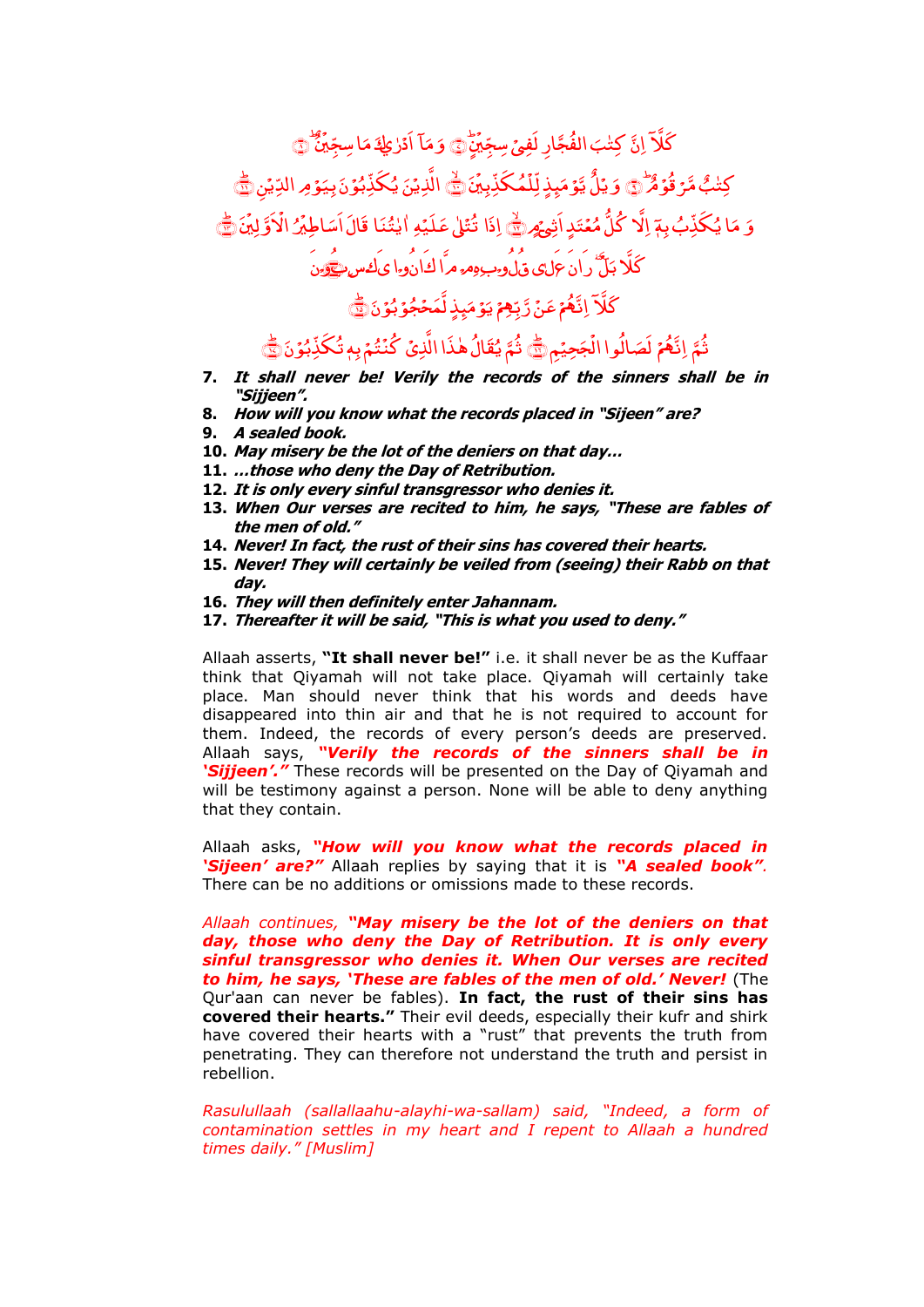Hadhrat Abu Hurairah (R.A) narrates that Rasulullaah (sallallaahualayhi-wa-sallam) said, *"When a Mu'min commits a sin, a black spot forms on his heart. This spot is erased only when he repents. However, if he does not repent and continues sinning, the blackness also increases until it encompasses his heart*. This blackness is the "rust" that Allaah refers to in the verse*, "Never! In fact, the rust of their sins has covered their hearts."*

Rasulullaah (sallallaahu-alayhi-wa-sallam) has *prescribed Taubah (repentance) as the cure for the rust that settles on the heart*. One should therefore resort to Taubah as soon as one commits a sin so that the heart is never covered by the "rust" that prevents one from discerning falsehood from the truth.

Concerning the plight of those who deny Qiyamah, Allaah says, *"Never! They will certainly be veiled from (seeing) their Rabb on that day. They will then definitely enter Jahannam. Thereafter it will be said, "This is what you used to deny.""*

Imaam Shafi'ee (A.R) states that this verse also proves that the Mu'mineen will be able to see Allaah Ta'ala in the Hereafter.

#### ِ<br>س َکَلاً اِنَّ کِتْبَ الْاَبْرَارِ لَفِیْ عِلَّیِّیْنَ **ّ** ارِ لَفِ*یْ عِ*لِّیِّی*ْذَ* َ .<br>بش ْ اَل اِنَّ كِتْبَ الْأَبْرَارِ لَفِيٍّ عِلِّيِّيْنَ <mark>کَ</mark> َ و .<br>ب ا ام<br>ا مَآ اَدۡرٰٰعِكَ مَا عِلّٰٓيُّوۡنَ مَاعِلِّيُ<mark>و</mark>ۡنَ م َ ﴾۱۹ ﴿ؕ ﴿ كِتْبُ مَّرْ قُوَْهُ (يَنَّ يَّشُهَدُهُ ہ ُ د َ ہ ْ َّش َ و<br>بۇن َّ َل ُ م ْ الْمُقَرَّ بُوۡ نَ۞

- **18. It shall never be! Verily the records of the righteous shall be in "Illiyyeen".**
- **19. How will you know what the records placed in "Illiyyeen" are?**
- **20. A sealed book…**
- **21. …which the close angels witness.**

Allaah asserts, **"It shall never be!"** i.e. it shall never be as the Kuffaar think that Qiyamah will not take place because it certainly will. People should not think that their words and deeds have disappeared into thin air and that they are not required to account for them. Indeed, every person's deeds are recorded. Allaah says*, "Verily the records of the righteous shall be in "Illiyyeen". How will you know what the records placed in "Illiyyeen" are? (It is) A sealed book which the close angels witness."* 

"Sijjeen" *is a place beneath the seven earths where the souls of the Kuffaar are kept after death* while the "Illiyyeen" *is a place above the seven skies where the souls of deceased Mu'min are kept*.

Explaining the deaths of the Mu'mineen and the Kuffaar, Rasulullaah (sallallaahu-alayhi-wa-sallam) said that when the angel of death removes the soul of a Mu'min, he addresses it saying, *"O pure soul, emerge towards Allaah's forgiveness and pleasure."* Consequently, the soul emerges as easily as a drop of water from a water bag. Without wasting a moment, the other angels take the soul from the hands of the angel of death and place it in the shrouds of Jannah and perfume it with the fragrances of Jannah.

Rasulullaah (sallallaahu-alayhi-wa-sallam) mentioned that this fragrance is better than the best fragrances of this world.

They then ascend with it to the heavens. Each time they pass by a gathering of angels, they are asked, "Who is this pure soul?" Taking the best of names used in the world, they furnish the name of the person with his father's name.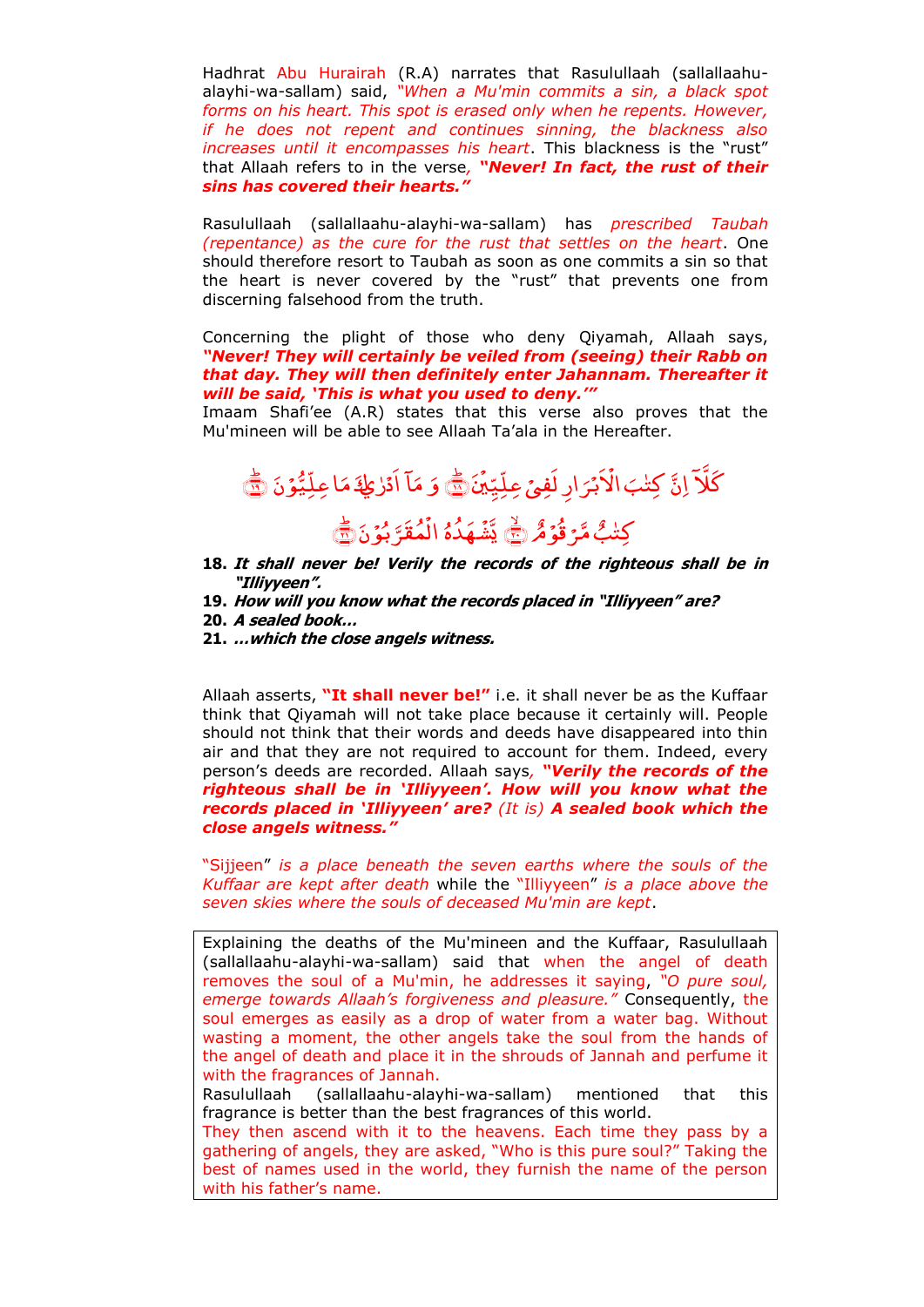Rasulullaah (sallallaahu-alayhi-wa-sallam) continued to say that they then approach the doors of the first heaven, which is opened upon their request. In this manner, they reach the seventh heaven with the soul. Upon reaching there Allah tells them, *"Place the record of My slave in the Illiyyeen and return him to the earth, because I have created him from the earth, shall return him to it and will resurrect him from it."* 

He is then returned to the grave, where he will reply correctly to all the questions. Then Rasulullaah (sallallaahu-alayhi-wa-sallam) mentioned the bounties that the Mu'min will receive in the grave.

Thereafter Rasulullaah (sallallaahu-alayhi-wa-sallam) made mention of the death of a Kaafir. He said that when a Kaafir has to leave this world for the Hereafter, dark-faced angels descend from the heavens. They carry with them sack cloth and appear before him as far as the eyes can see. Then the angel of death himself comes, sits by the head and says, *"O foul soul! Emerge towards Allah's anger!"* The soul then disperses throughout the body in an attempt to escape. Thereafter the angel of death forcefully extracts the soul, just as wet wool wrapped around a skewer is forcefully removed.

When the angel of death removes the soul, the other angels, without losing a split second, grab hold off the soul and wrap it in the sack cloth. Such a foul odour emanates from the soul that does not emanate from any decomposing body on earth. They then take this soul up to the heavens and, whenever they pass any group of angels, they ask, "Who is this foul soul?" Using the worst names on earth, they reply, "This is so and so, the son of so and so (taking the person's name)."

When they reach the doors of the heavens, they request entry, but the doors are not opened. Then Rasulullaah (sallallaahu-alayhi-wa-sallam) recited the following verse of Surah A'raaf<sup>1</sup>, "The doors of the **heavens are not opened for them and they will not enter Jannah until a camel passes through the eye of a needle."** Thereafter, Allaah tells the angels to record the person's name in Sijjeen which lies beneath the lowest earth. The soul is then cast there. [Mishkaat Pg. 142-143]

#### اِنَّ الْکَبْرَارَ لَفِیۡ نَعِیۡمٖٖ َ .<br>بش ْ الْاَبْرَارَ لَفِيۡ نَعِيۡمٍ کَ عَلَى الْاَرَآبِكِ يَنۡظُرُوۡنَ ُ ر<br>رايكِ يَنْظُرُ ْ عَلَىٰ الْأَرَآبِكِ يَنْظُرُوْنَ ٢ تَعۡرِفُۚ فِیۡ وُجُوۡ هِعۡمۡ نَضۡرَۃَ َ ل ْ وُجُوْهِمْ نَضْرَةَ النَّعِيْمِ ﴾ يُسْقَوْنَ مِنْ رَّحِيْقٍ مَّخْتُوُمٍ ﴾ فِتْمُهٗ مِسْكٌ وَ ۖ فِيۡ ذٰٰلِكَ فَلۡيَتَنَافَسِ الۡمُتَنَافِسُوۡنَ ْ يَتَنَافَسِ الْ ْ فِيۡ ذٰٰلِكَ فَلۡيَتَنَافَسِ الۡمُتَنَافِسُوۡنَ ٢َ ٰ وَ مِرَاجُهٗ مِنْ تَسۡنِيۡمٍ کَٓ عَيۡنَا يَّشۡرَبُ بِهَا الۡمُقَرَّبُوۡنَ ْ بُ بِهَا الَ ل ْ عَيۡنَا يَّشۡرَبُ بِهَا الۡمُقَرَّبُوۡنَ ﴾

- َ **22. Verily the righteous shall be enjoying bounties…**
- **23. …while looking on from couches.**
- **24. You will recognise the resplendence of bounties on their faces.**
- **25. They will be given pure sealed wine to drink…**
- **26. …the seal of which is musk. It is for this that competitors should compete.**
- **27. Its mixture shall be of Tasneem…**
- **28. …a spring from which those close to Allaah shall drink.**

-

 $<sup>1</sup>$  Surah 7, verse 40.</sup>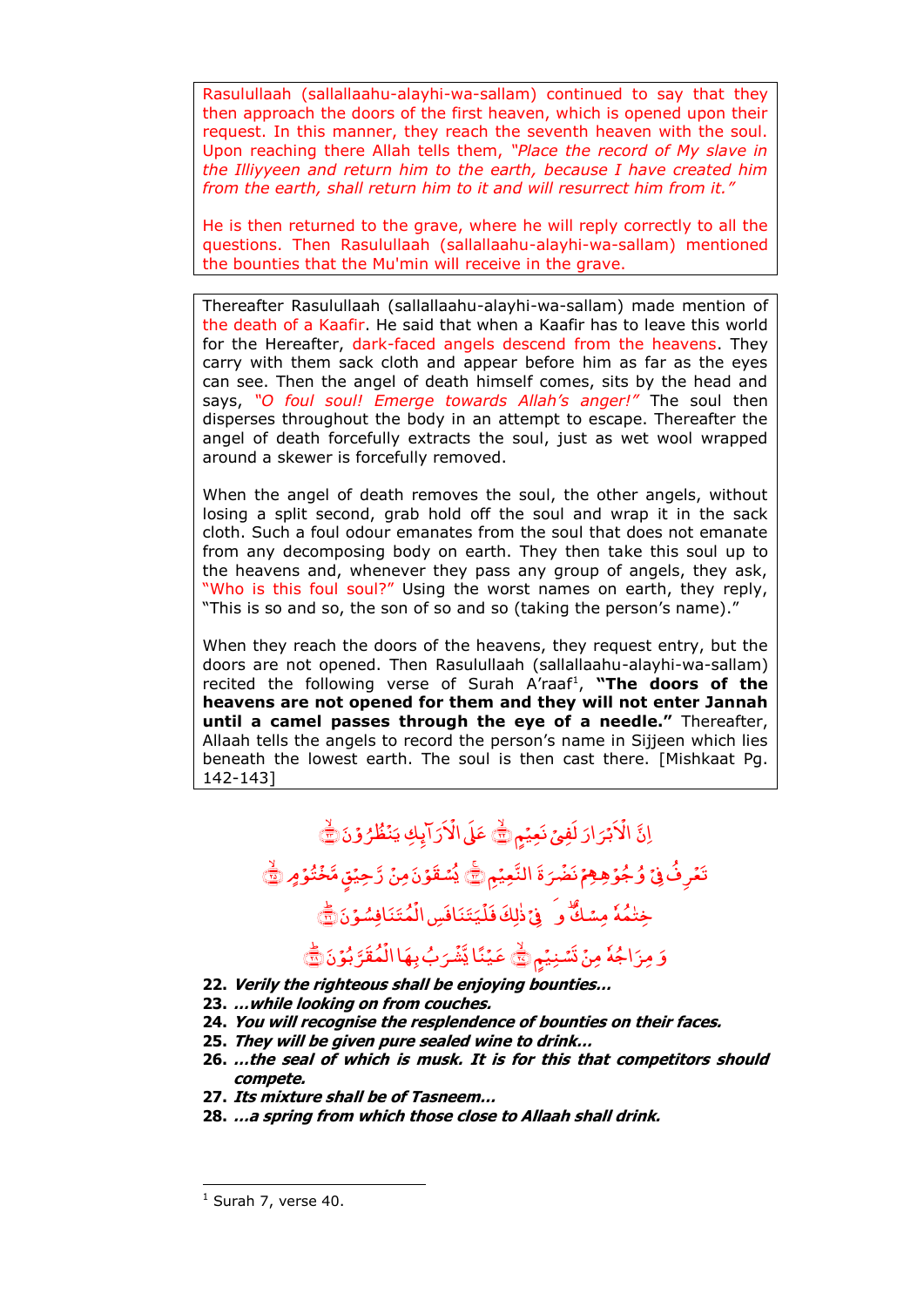Allaah describes the bounties that His pious bondsmen will enjoy in Jannah. These are the people whose records shall be placed in the "Illiyyeen". Allaah says*, "Verily the righteous shall be enjoying bounties while looking on from couches."* 

Some commentators have interpreted this verse to mean that these people will be able to see each other despite being far apart.

### Furthermore, **"You will recognise the resplendence of bounties on their faces."**

By merely looking at them, one will be realise that they are extremely happy. Referring to the same joy, Allaah says in Surah Dahar<sup>2</sup>, "So *Allaah shall save them from the evil of that day and will give them resplendence and joy***."** The joy that the people of Jannah will enjoy shall be heartfelt and not merely superficial.

Referring to the drinks that they will enjoy, Allaah says, **"They will be given pure sealed wine to drink, the seal of which is musk."** 

One cannot imagine the exquisite taste of a wine that has a seal of pure musk. This wine will be such that it will neither intoxicate nor produce any headaches like the wine of this world.

Allaah says in Surah Waaqi'ah, **"Youngsters of eternal youth shall wait on them with goblets and jugs and glasses filled with flowing wine. Neither will they have headaches with it, nor will they be intoxicated."** [Surah 56, verses 17-19]

Encouraging the Mu'mineen to do good, Allaah says, **"It is for this that competitors should compete."** Just as people compete with each other to acquire the commodities of this world, they should do the same to attain the bounties of the Aakhirah.

People are foolish to vie with each other for things like wine which intoxicates and which produces headaches and bad breath. In addition to this, consuming it makes one sinful and deprives one of the wine of the Hereafter. Like this, all other commodities of this world are also not worth competing for.

Rasulullaah (sallallaahu-alayhi-wa-sallam) mentioned that the following three persons will be unable to enter Jannah:

- **1.** *The habitual drunkard.*
- **2.** *The one who severs ties of kinship.*
- **3.** *The one who practises witchcraft.*

## Further describing the drinks of Jannah, Allaah says, **"Its mixture shall be of Tasneem, a spring from which those close to Allaah shall drink."**

"Ma'aalimut Tanzeel" reports from Hadhrat Abdullaah bin Mas'ood (R.A) and Hadhrat Abdullaah bin Abbaas (R.A) that those who are really close to Allaah shall have the pure water of the Tasneem spring to drink, whereas other inhabitants of Jannah will have only a bit of it mixed with their other drinks.

-

 $2$  Surah 76, verse 11.